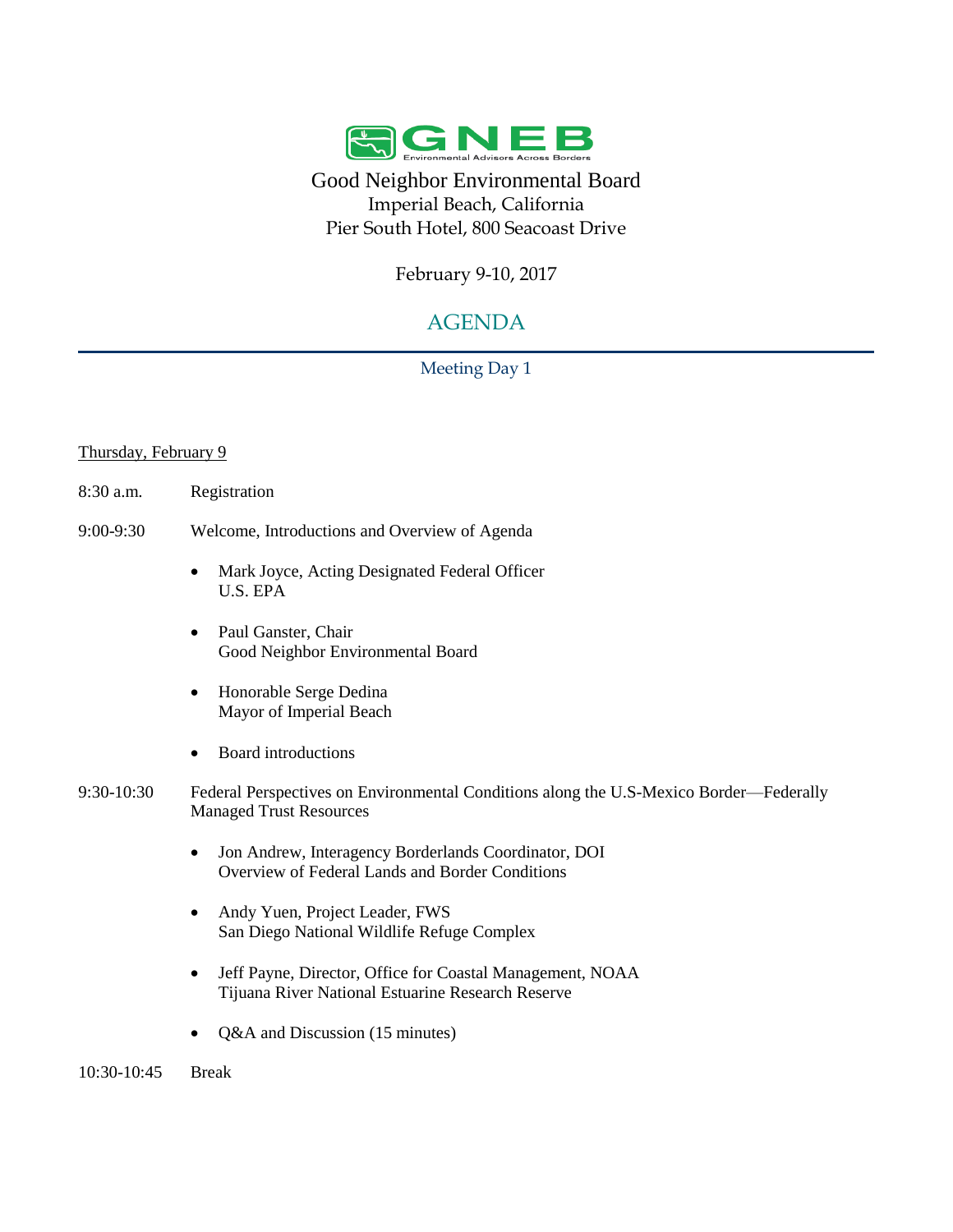#### 10:45-12:00 Illegal Cross-border Activity and the Environmental Impacts

- James Nielsen, Supervisory Border Patrol Agent Department of Homeland Security, U.S. Customs and Border Protection, U.S. Border Patrol Overview of Border Security Profile
- Paul Enriquez, Chief, Environmental Branch U.S. Border Patrol, Air and Marine Program Management Office Positive and Negative Environmental Impacts of Border Security
- Jon Andrew, Interagency Borderlands Coordinator, DOI Successfully Balancing Management of Border Security Infrastructure and the Mission of the Department of the Interior
- John Armijo, Assistant Director San Diego Department of Homeland Security, U.S. Customs and Border Protection, Office of Field Operations Security Inspections at Commercial and Non-Commercial Ports of Entry
- Q&A and Discussion (15 minutes)

#### 12:00-12:15 Public Comments

- 12:15 Depart for Working Lunch at the Tijuana River National Estuarine Research Reserve Visitors Center
- 12:30-2:15 Overview of the Tijuana Slough National Wildlife Refuge and the Tijuana River National Estuarine Research Reserve
	- Brian Collins, Refuge Manager, FWS Tijuana Slough National Wildlife Refuge
	- Jeff Crooks, NOAA Tijuana River National Estuarine Research Reserve

- 2:30-4:00 Discussion of the 18<sup>th</sup> Report to the President and Congress on Environment, Security, and Prosperity in the U.S.-Mexican Border Region
- 4:00-4:15 Break
- 4:15-5:30 Continuation of Discussion
- 5:30 Adjourn